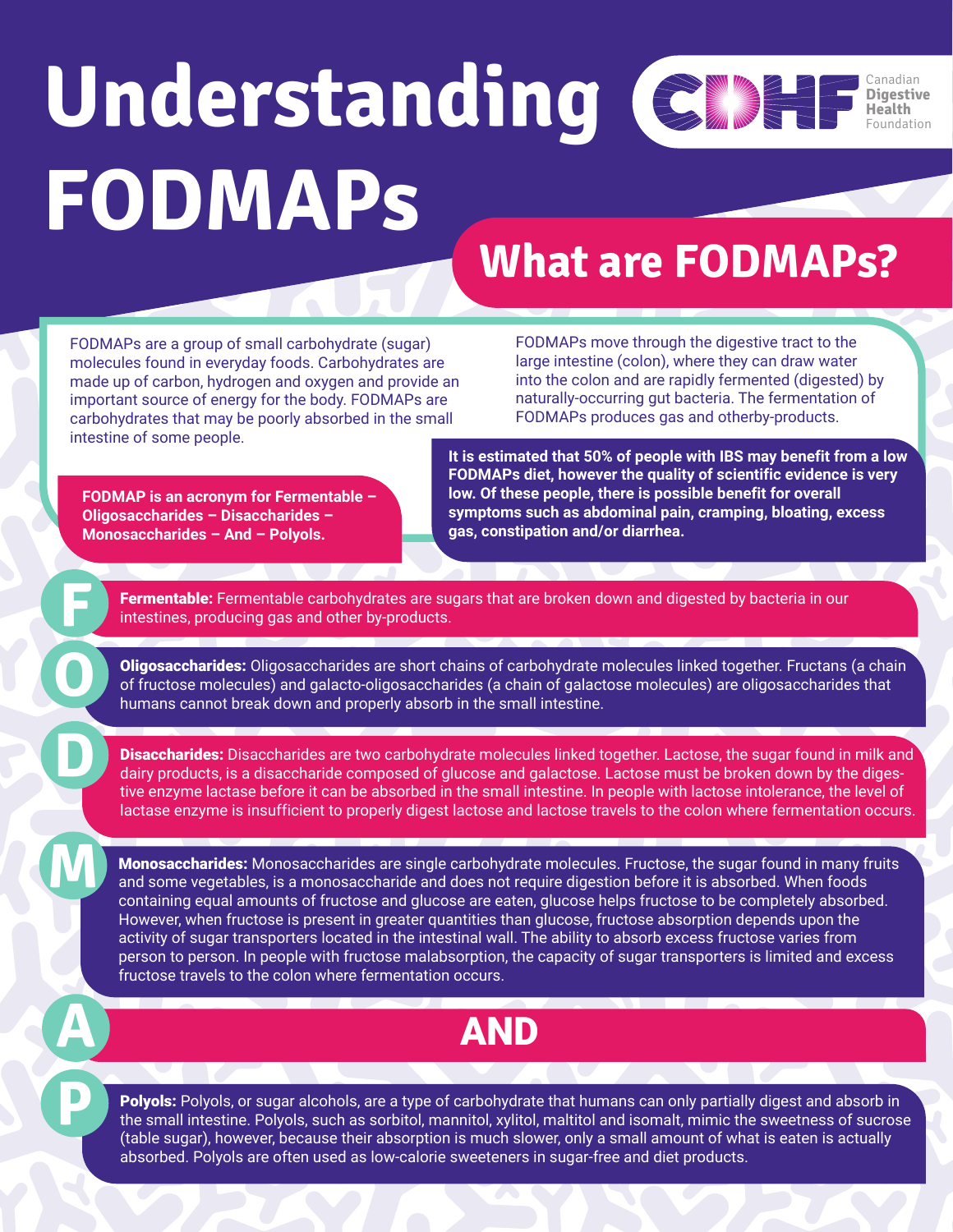# **Low FODMAP Grocery**

Keep this list on you and handy as a reference sheet while cooking or<br>making trips to the grocery store. Replace any high-fodmap foods you<br>have been eating with these items instead. This is just a basic list, making trips to the grocery store. Replace any high-fodmap foods you may have been eating with these items instead. This is just a basic list, remember to always work with a registered dietitian while on this diet.

#### Vegetables

Auberguine/ eggplant beans (green) bok choy bell pepper carrot cucumber **lettuce** potato tomato zucchini

#### **Fruits**

**Cantaloupe** grapes kiwi fruit mandarine oranges pineapple strawberries



#### Dairy & Alternatives

Almond milk brie/camembert feta cheese lactose free milk soy milk

hard cheeses: cheddar parmasean swiss mozzerella

#### Breads & Cereals

Corn flakes oats quinoa flakes quinoa rice corn pasta

rice cakes sourdough spelt bread wheat/ rye/barley free breads

#### Protein Sources

Eggs, firm tofu, plain cooked meats, poultry, seafood, tempeh

#### Sugars & Sweeteners

Dark chocolate, maple syrup, rice malt syrup table sugar

#### Nuts & Seeds

Macadamias, peanuts, pumpkin seeds, walnuts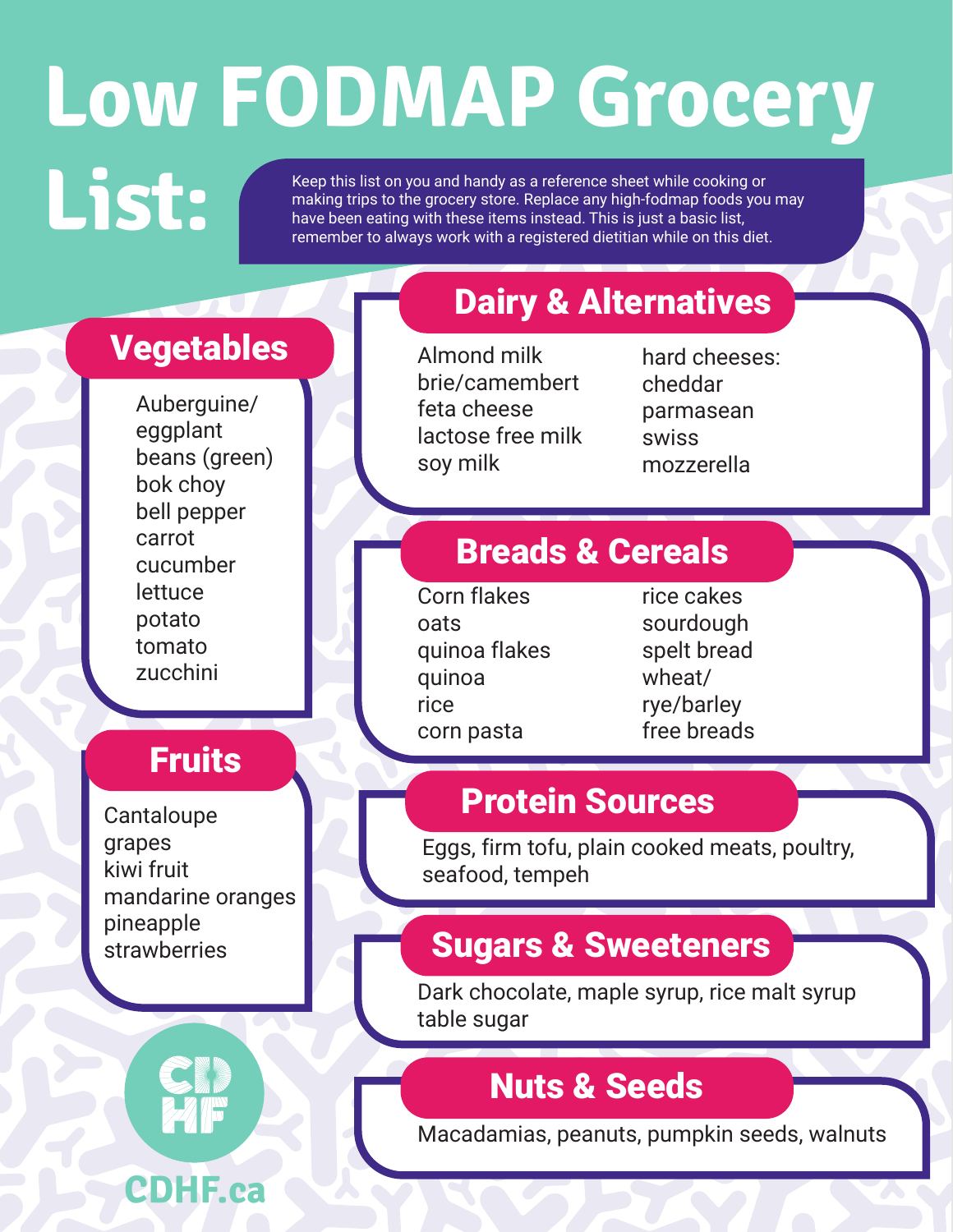### **Eliminate these foods:**

Keep this list on you and handy as a reference sheet while cooking or making trips to the grocery store. Replace any high-fodmap foods you may have been eating with the low FODMAP items listed on the previous page. This is just a basic list, remember to always work with a registered dietitian while on this diet.

#### Vegetables

Artichoke Asaragus cauliflower garlic green peas leek mushroom onion sugar snap peas sundried tomatoes

#### **Fruits**

Apples, apple juice, cherries dried fruit, mango, nectarines, peaches pears, plums watermelon



#### Dairy & Alternatives

Cows Milk custard evaporated milk ice cream soy milk (made from whole soy beans)

sweetend condensed milk, yoghurt, ricotta cheese cottage cheese

#### Breads & Cereals

Wheat, rye barley based breads

snack products breakfast cereals **biscuits** 

#### Protein Sources

Most legumes/pulses, some marinated meats, marinated poultryand seafood, some processed meats

#### Sugars & Sweeteners

High fructose corn syrup, honey, sugar free confectionary

#### Nuts & Seeds

Cashews, pistachios